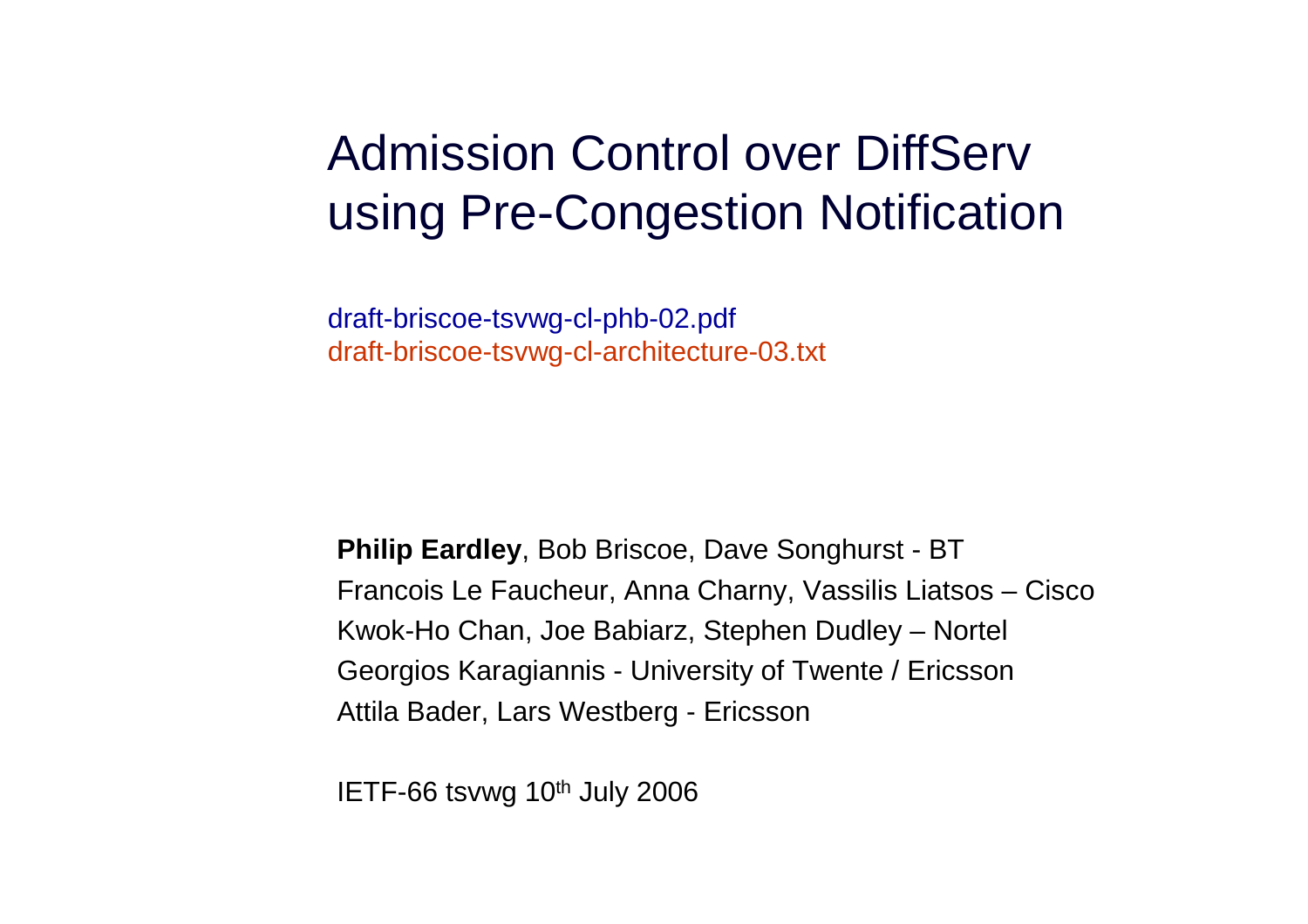## **Summary**

- Aim:
	- End-to-end Controlled Load (CL) service without flow state or signalling in the core / backbone
- Solution:
	- Pre-Congestion Notification (PCN) builds on the concepts of ECN, RFC 3168, "The addition of Explicit Congestion Notification to IP".
	- PCN-router marks packet "earlier" than ECN-router (bulk marking, not per flow)
		- admission marking
		- pre-emption marking
	- Feedback of these markings used in a particular network framework to achieve flow admission control and flow pre-emption
	- Applied to real-time flows (such as voice, video and multimedia streaming) in DiffServ networks.
- History
	- $\bullet$ Drafts from BT, Cisco, Nortel & Ericsson - working together intensively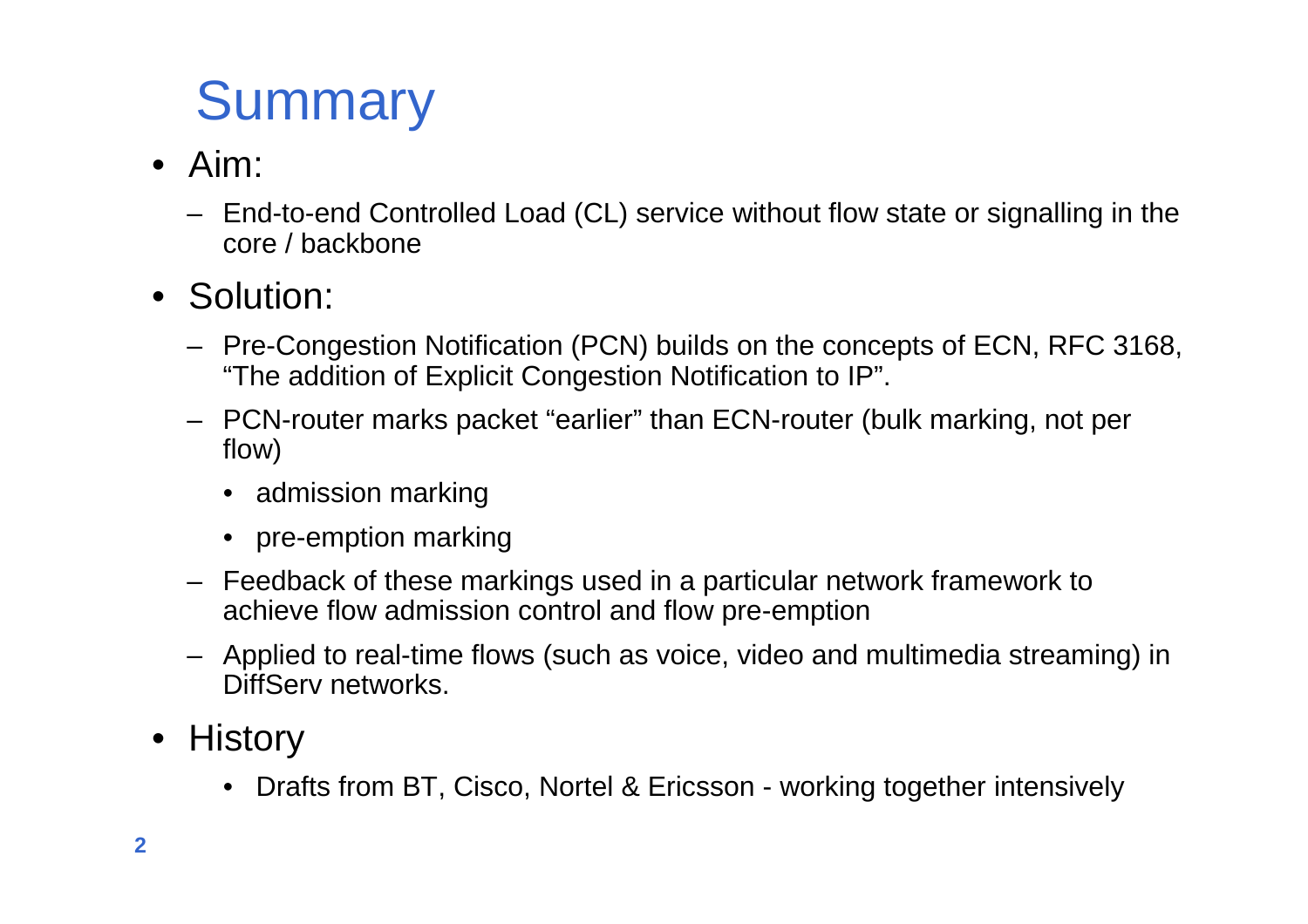

**Border anti-cheating (related work)** draft-briscoe-tsvwg-re-ecn-border-cheat-01• extending CL-region across operators

**3**

PCN over MPLS (related work) • MPLS & ECN/PCN, draftdavie-ecn-mpls-00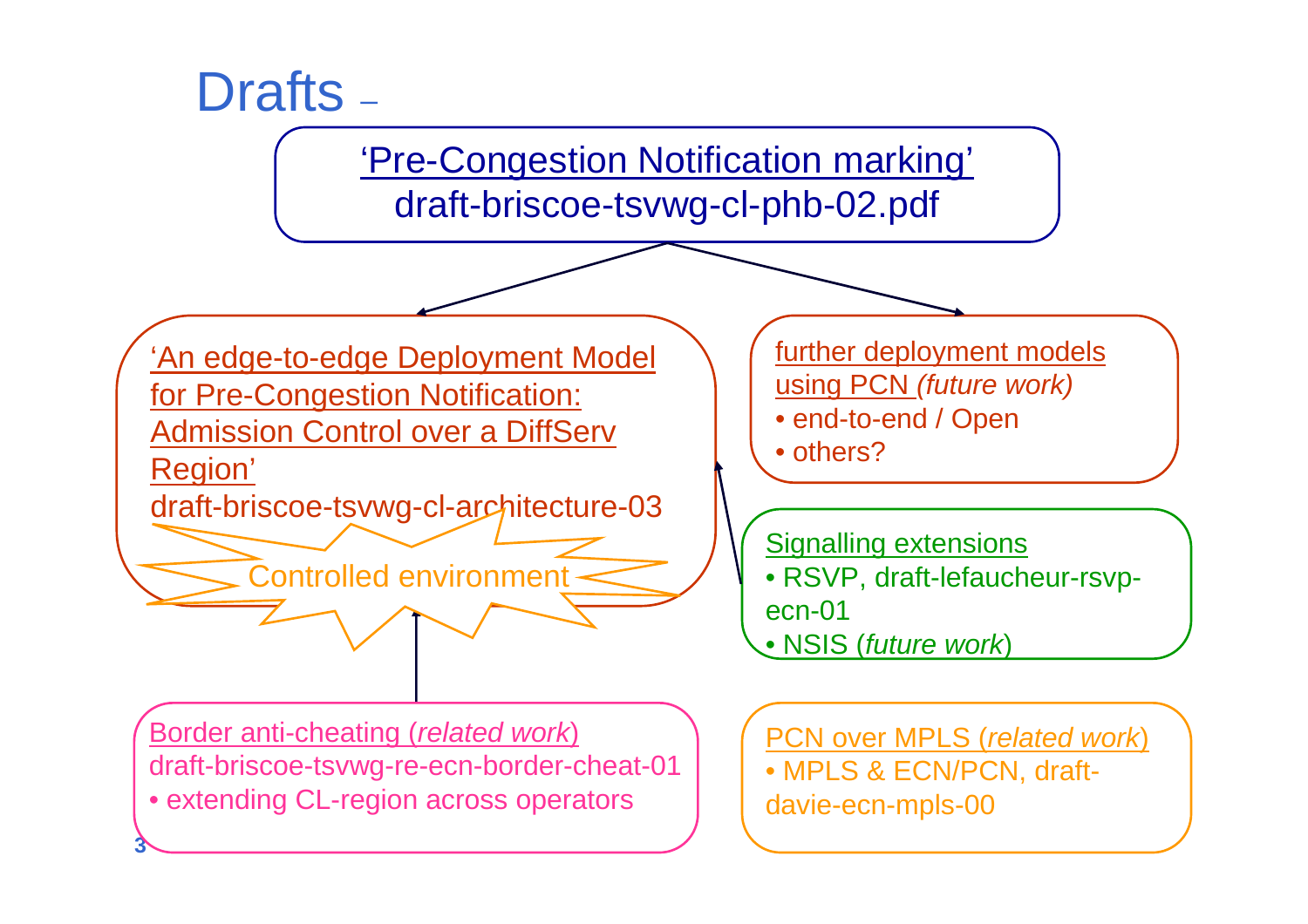### Recent work

- Understanding behaviour of PCN better
	- –Sensitivity to measurement accuracy, reaction timing & choice of parameter settings
	- Further simulations
		- Supplementing those reported last time
		- On-going & will be reported at the next ietf
- Investigating algorithm variants
	- we believe the current algorithms are reasonably good
	- –On-going work to assess if alternatives are better
	- eg would like same algorithm to work in other deployment models
- Understanding & addressing known "corner cases"
	- New Section 5 in draft-briscoe-tsvwg-cl-architecture-03: Limitations of PCN & potential solutions
- Otherwise drafts have (just) had clarifications & corrections, eg due to comments received (thanks)





Report now

**4**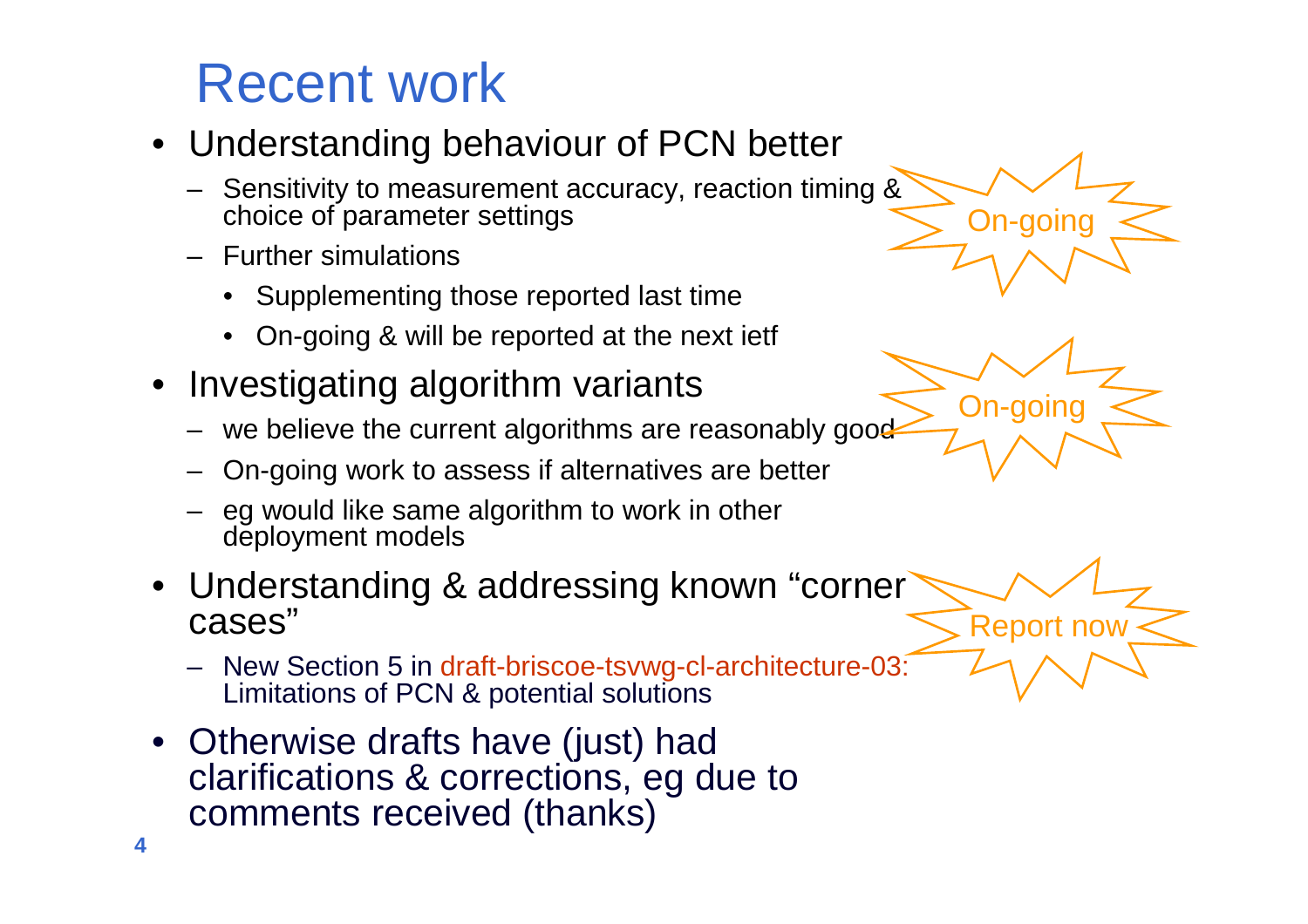#### ECMP

- PCN mechanism works well when all packets between a pair of ingress and egress gateways follow the same path
- With ECMP (Equal Cost Multipath Routing) congestionlevel-estimate is averaged over several paths
	- Therefore if paths have different pre-congestion level, the reaction is not quite accurate.
	- Similarly for Sustainable-aggregate-rate
- Can avoid problem by tunnelling from ingress to egress (so get a path-specific Congestion-level-estimate)
- Investigating other possible alternatives:
	- Eg (for flow pre-emption), only select from sub-set of flows that have actually had a Pre-emption Marked packet (or Router Marked packet)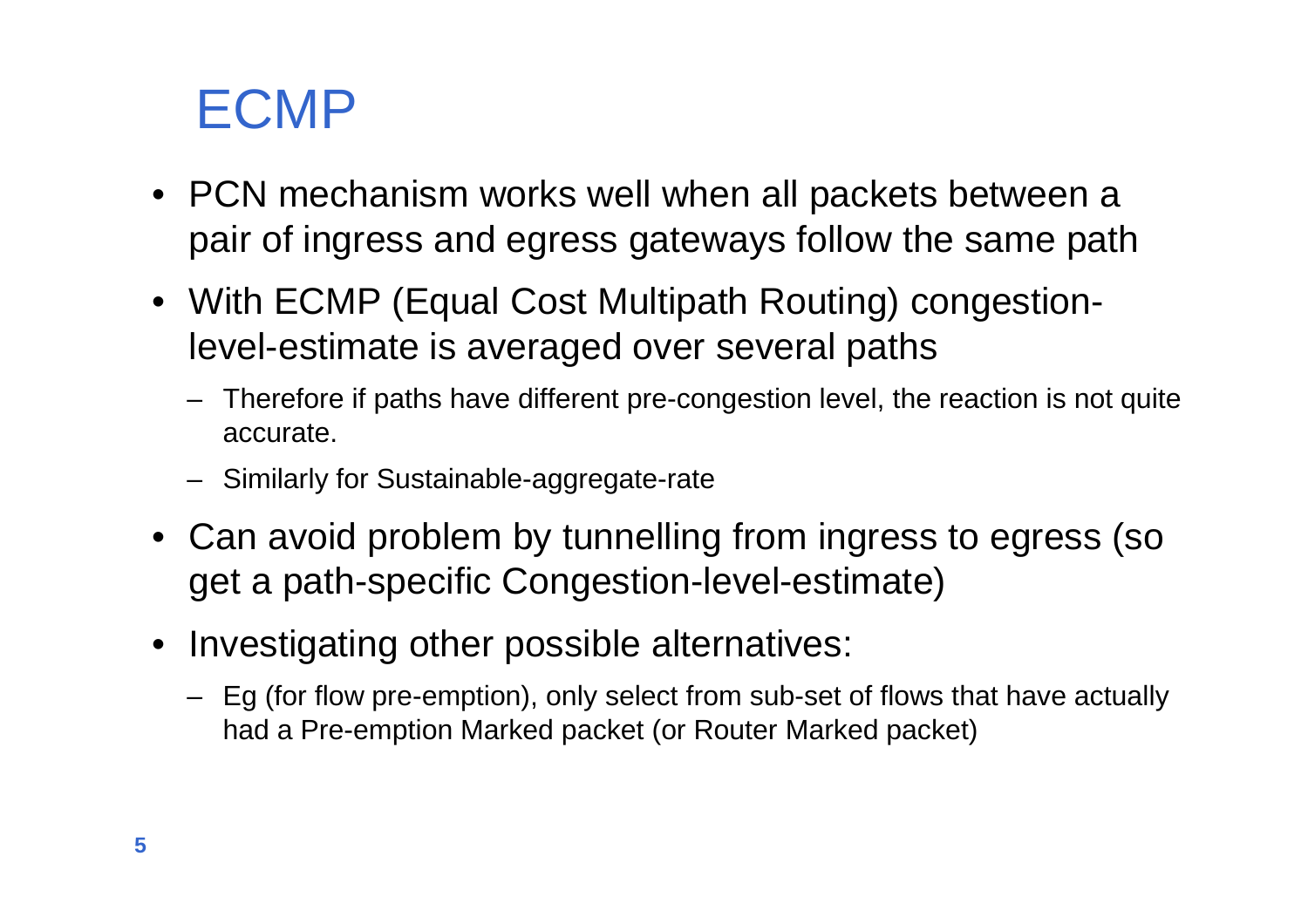# Sub-optimalities

- 1. Global fairness:
- • 'Beat down' effect: if more than one router congested, some aggregates may pre-empt more flows than they need to
	- Common problem for congestion control algorithms eg TCP, XCP
	- Could just accept it
- 2. Bi-directional sessions:
- • flow pre-emption for Aggregate A=>B independent of B=>A.
	- - But if pre-empt flow in only one direction of a voice call, session is still torn down
	- -End result: too many flows are pre-empted
- $\bullet$ Could just live with these sub-optimalities?
- •Investigating a number of possible enhancements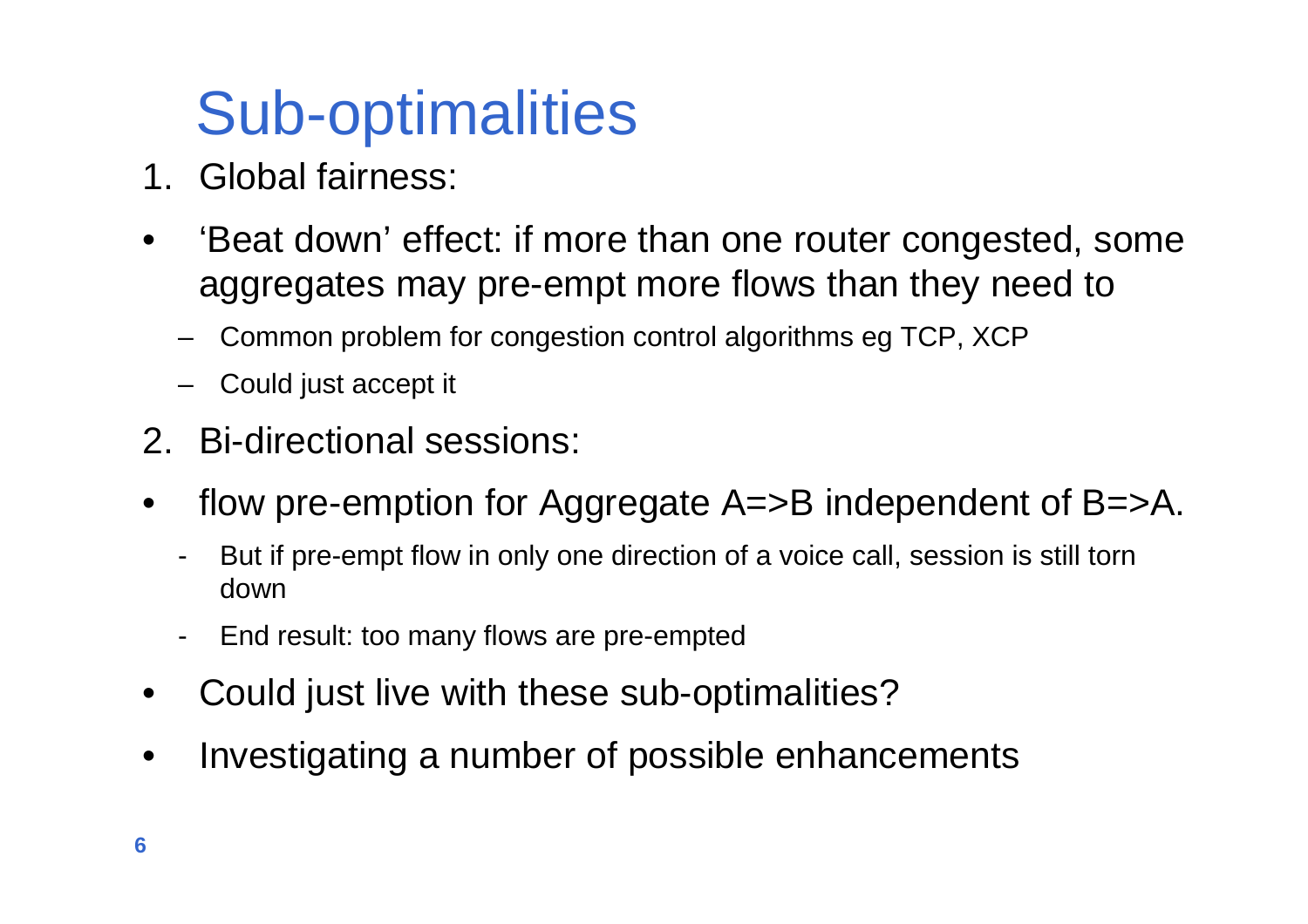### Next steps & future work

- Progress PCN marking draft
	- Standards track
	- get feedback / support
- • Progress deployment model draft
	- Informational track
	- CL-region: Edge-to-edge / Controlled
	- Do limited work on this doc
- Signalling extensions for NSIS
	- To be discussed at NSIS meeting
	- Please say if you'd like to work on this
- Other deployment model
	- End-to-end / Open
	- Ie fewer flows per link, and may be some non-PCN-routers
	- Not working on at the moment, but trying to ensure that marking (algorithms & encoding) wouldn't preclude the End-to-end/Open deployment model